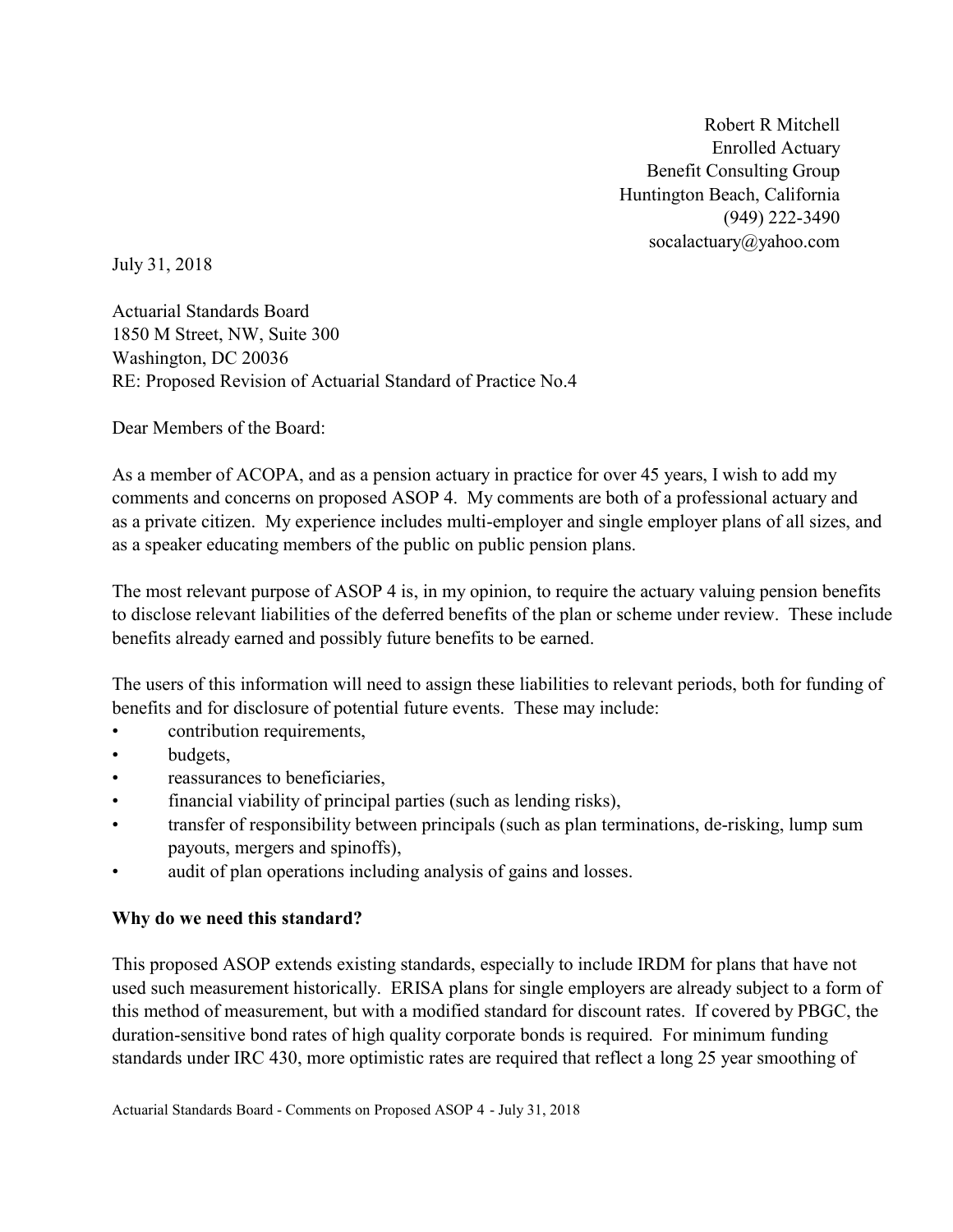rates.

Under IRC 431, multi-employers plans have currently no such standard. Exempt church plans have no such standard. Public plans have standards set by their governing laws in many plans, but no standard for disclosing the specific funding level of promises already matured as the IRDM would require.

#### Practical Concerns

Plan sponsors, and their interested parties that have not complied with a form of disclosure similar to IRDM in the past, will find that there are consequences of adopting this ASOP 4.

- First, there will be transitional costs for determining the method and format of disclosure.
- Second, the responsible actuary will initially incur additional work until their procedures and business practices can be responsive to the standard.
- Third, the plan sponsor will have more public dialogue explaining the new information, which will result in more administrative expense. This would include discussion of smoothed funding procedures compared to the fluctuations that will occur once ASOP 4 is implemented.
- Fourth, policy makers will be confronted with pressure for change in plan benefits, investment decisions, and commitment to fund promises made. This might affect benefit negotiations as well. As the homily goes: if you find you are in over your head, stop digging.

# I find none of these concerns to be so serious that the profession should back away from a standard that informs the various publics, including beneficiaries.

The proposed standards might cause policy changes that disrupt established policies, but that is the purpose of a standard that is well understood. Plan sponsors and their advisors do not serve the public or the profession by arguing that these measurements are time-consuming or irrelevant to their operation. Plan liabilities should be tied to the period of time when they emerge, so costs are not hidden and so that funding of benefits corresponds to the events that created the liability.

### Some Historical Perspective

My history includes many years of experience before the legislated standards set the funding method for private single employer plans. Many of those old funding methods served to set a method of recognizing pension costs that might not have measured current funding status, such as Aggregate, Individual Aggregate, Frozen Initial Liability, and others that were of no use in determining the safety or adequacy of current assets to provide the benefits. Many of the plans currently exempt from ERISA standards have a similar lack of information. The adoption of ASOP 4 as drafted is an important step in full disclosure.

The accounting profession made some improvement in such disclosures for published financial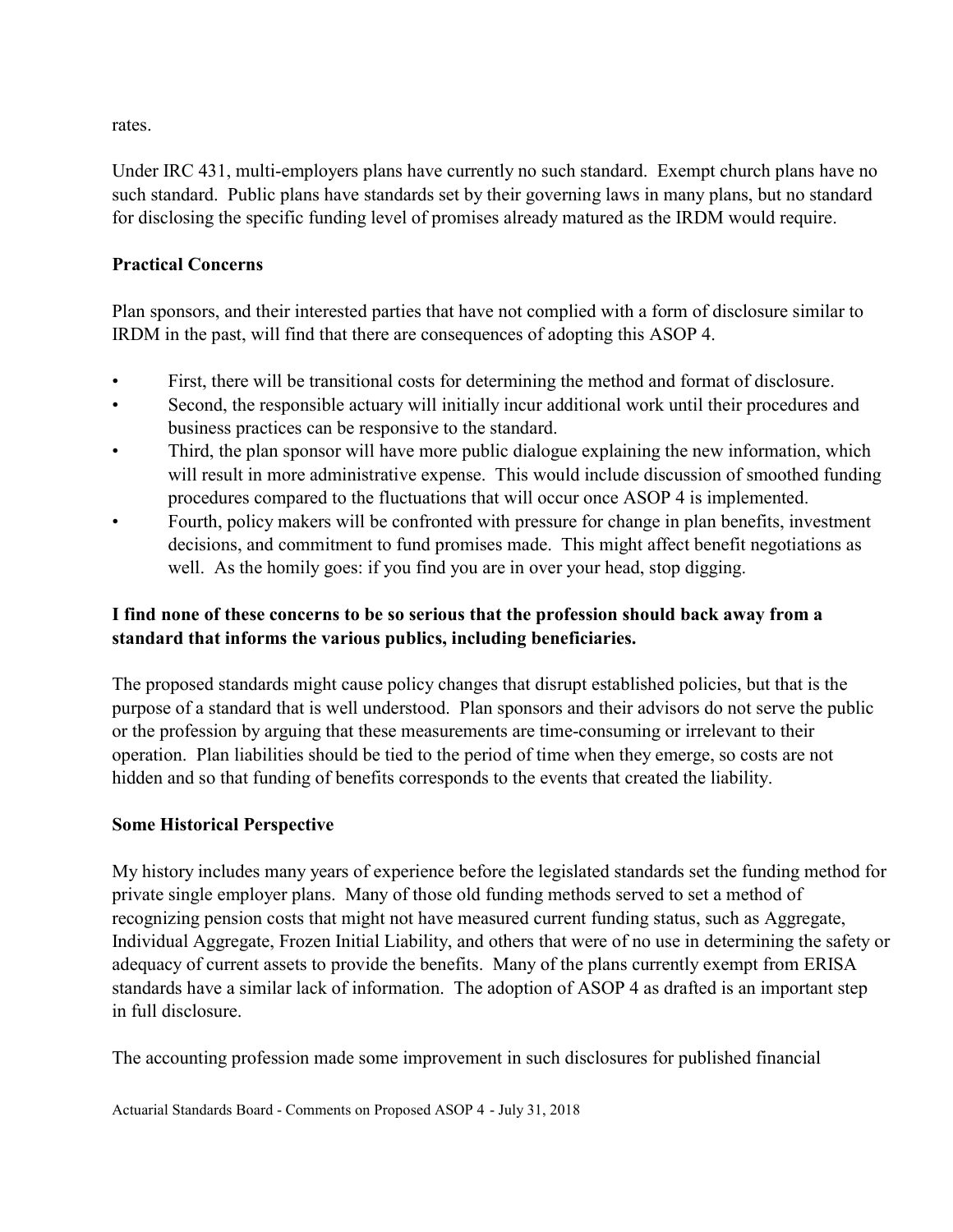statements when Accounting Standards were issued under FASB Opinion 87, and thus created a standard that measured current funded status under an ongoing-plan scenario. For example, they did require the actuary to disclose some valuable information on how assumptions were set.

This did not create a standard that was sufficient when consideration of settlements of liability transfers is contemplated, as that was the purpose of FASB Opinion 88. Even though disclosures did allocate plan liabilities to past, current, and future liabilities, the standards rarely caused disclosure of market values, since it was usually tied to long term discount rates and expected investment returns. Further, many plans were not subject to these standards.

For public plans, GASB made significant progress in consideration of liabilities and their supporting funds, placing liabilities into two categories, those covered by assets are valued at a long term expected rate, but those not covered by current assets are valued at the rate available to the plan sponsor to borrow in the capital markets. This was a significant challenge to the actuarial providers, but the industry demonstrated that a change of this magnitude could be managed in a timely manner. This lends credence to the point that IRDM can be implemented without undue turmoil.

### Justifications For Discount Rates

Public discourse includes many different audiences. The investment community became interested in pension funding disclosure after finding that pension liabilities had often been understated before actions were taken, such as derisking, plan termination, and other events where benefits had to be priced to attract principal parties to accept the responsibility of the benefits, and promised financial disclosures proved to be wildly optimistic. Investment theory noted that pension obligations were senior to most other debt, and enforced by PBGC and civil suits brought by participants. It is a widely held view at the national policy level that employers are liable for benefits to the extent of their ability to pay, regardless of other parties and their interest in plan sponsor assets. Failure to fund benefits is a policy action on plan sponsors that has consequences.

However, the consequences cannot be held against entities that no longer have the resources to meet their promises, including bankrupt sponsors. This occurs in all types of public, single employer, multiemployer, and church plans. Disclosure under ASOP 4 of the funded status of a plan is key to solving funding problems as early as possible. This is fully in the public's interest, both for the protection of plan beneficiaries and for those who supply capital assets to plan sponsors.

I observe that IRDM as proposed is based on a risk-free discount rate, which I observe as the most conservative of possible measures. This is consistent with capital market theory in many schools of finance. Other measures have been used, including historical averages of actual investment results, PBGC or IRS published rates, insurance company guaranteed rates, or immunized bond portfolios. In my opinion, each of these rates include some provision for external economic forces, especially inflation expectations, but also market fluctuation in the availability of capital. Some of that is based on market